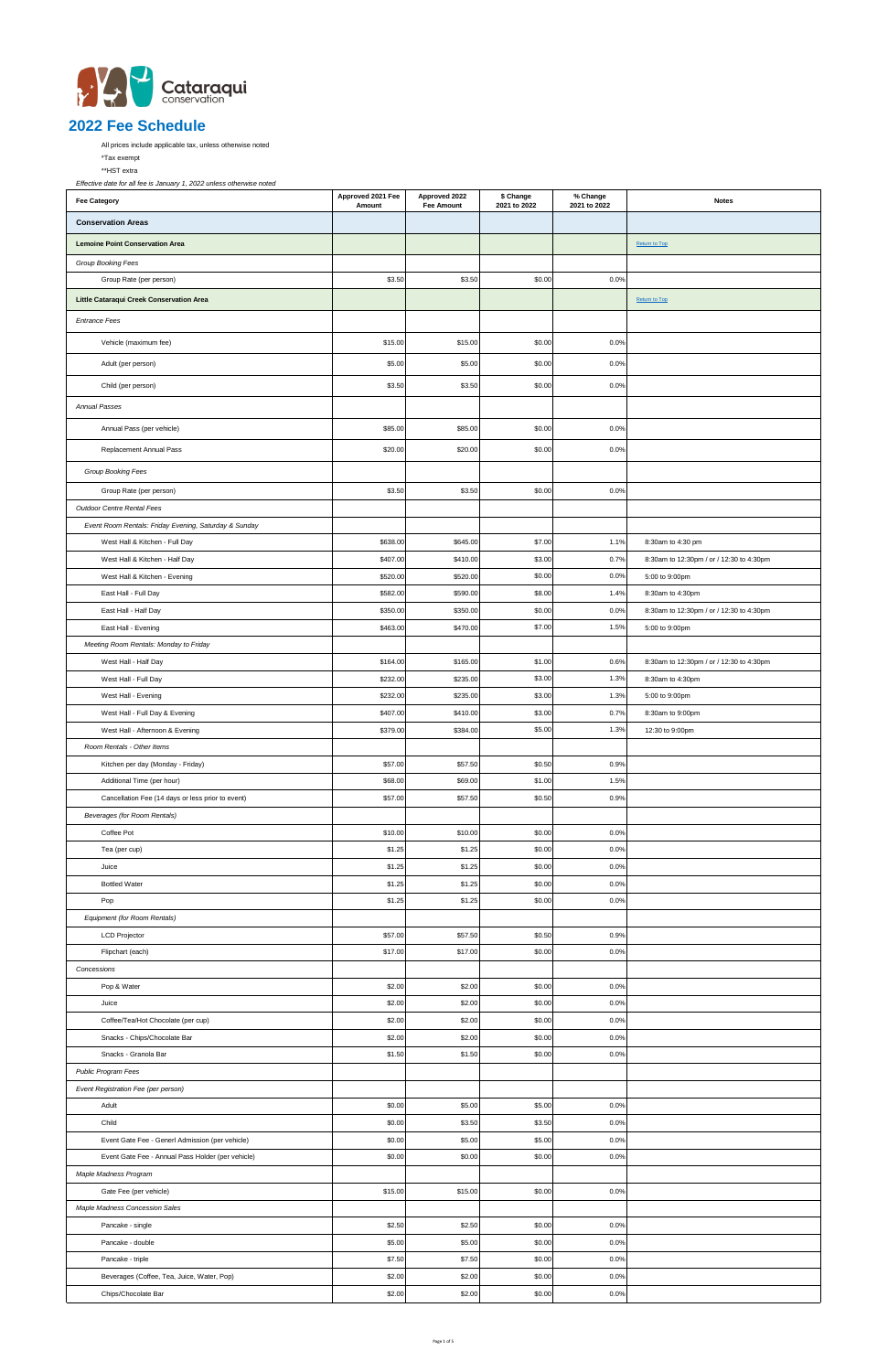

All prices include applicable tax, unless otherwise noted

\*Tax exempt

\*\*HST extra

| <b>Fee Category</b>                                                   | Approved 2021 Fee<br>Amount | Approved 2022<br><b>Fee Amount</b> | \$ Change<br>2021 to 2022 | % Change<br>2021 to 2022 | <b>Notes</b>                                    |
|-----------------------------------------------------------------------|-----------------------------|------------------------------------|---------------------------|--------------------------|-------------------------------------------------|
| Granola Bar                                                           | \$1.50                      | \$1.50                             | \$0.00                    | 0.0%                     |                                                 |
| Maple Syrup Sales                                                     |                             |                                    |                           |                          |                                                 |
| *Maple Syrup - 1 Litre                                                | \$27.00                     | \$27.00                            | \$0.00                    | 0.0%                     |                                                 |
| *Maple Syrup - 2 Litres                                               | \$50.00                     | \$53.00                            | \$3.00                    | 6.0%                     | Amended February 23, 2022                       |
| *Maple Syrup - 4 Litres                                               | \$70.00                     | \$70.00                            | \$0.00                    | 0.0%                     |                                                 |
| *Maple Syrup - 500 ML can                                             | \$22.00                     | \$22.00                            | \$0.00                    | 0.0%                     |                                                 |
| *Maple Syrup - 500 ML glass                                           | \$17.00                     | \$17.00                            | \$0.00                    | 0.0%                     |                                                 |
| *Maple Syrup - 250 ML                                                 | \$12.00                     | \$13.00                            | \$1.00                    | 8.3%                     | Amended February 23, 2022                       |
| *Maple Syrup - 50 ML Leaf                                             | \$5.00                      | \$5.50                             | \$0.50                    | 10.0%                    | Amended February 23, 2022                       |
| <b>Maple Product Sales</b>                                            |                             |                                    |                           |                          |                                                 |
| Maple Candy - 3 Piece Bag                                             | \$3.00                      | \$3.25                             | \$0.25                    | 8.3%                     | Amended February 23, 2022                       |
| Maple Candy - 10 Piece Tray                                           | \$10.00                     | \$10.00                            | \$0.00                    | 0.0%                     |                                                 |
| Maple Butter                                                          | \$11.00                     | \$13.00                            | \$2.00                    | 18.2%                    |                                                 |
| Maple Dip                                                             | \$3.00                      | \$4.00                             | \$1.00                    | 33.3%                    | Amended February 23, 2022                       |
| Lollipop                                                              | \$3.00                      | \$3.00                             | \$0.00                    | 0.0%                     |                                                 |
| Winter Recreation Program                                             |                             |                                    |                           |                          |                                                 |
| Ski Equipment Rental Fees                                             |                             |                                    |                           |                          |                                                 |
| Snowshoe Rental (per pair)                                            | \$14.00                     | \$14.00                            | \$0.00                    | 0.0%                     | Fees remain lower than market comparison        |
| Ski Rental - full set                                                 | \$20.00                     | \$20.00                            | \$0.00                    | 0.0%                     |                                                 |
| Ski Rental - skis only                                                | \$8.50                      | \$8.50                             | \$0.00                    | 0.0%                     |                                                 |
| Ski Rental - boots only                                               | \$7.50                      | \$7.50                             | \$0.00                    | 0.0%                     |                                                 |
| Ski Rental - poles only                                               | \$5.00                      | \$5.00                             | \$0.00                    | 0.0%                     |                                                 |
| Ski Lesson Fees                                                       |                             |                                    |                           |                          |                                                 |
| Ski Lesson (per person)                                               | \$20.00                     | \$20.00                            | \$0.00                    | 0.0%                     |                                                 |
| Ski Rental (full set) & Lesson (per person)                           | \$35.00                     | \$35.00                            | \$0.00                    | 0.0%                     |                                                 |
| Mac Johnson Wildlife Area                                             |                             |                                    |                           |                          | Return to Top                                   |
| Group Booking Fees                                                    |                             |                                    |                           |                          |                                                 |
| Group Rate (per person)                                               | \$3.50                      | \$3.50                             | \$0.00                    | 0.0%                     |                                                 |
| Nature Centre Rental Fees                                             |                             |                                    |                           |                          |                                                 |
| Nature Centre Rental (per hour)                                       | \$25.00                     | \$25.00                            | \$0.00                    | 0.0%                     |                                                 |
| <b>Development Review (Planning &amp; Permits)</b>                    |                             |                                    |                           |                          |                                                 |
| <b>Permit Fees</b>                                                    |                             |                                    |                           |                          | <b>Return to Top</b>                            |
| *Group 1 - Routine / Letter of Permission                             | \$195.00                    | \$200.00                           | \$5.00                    | 2.6%                     | Permit fees include recovery for aerial imaging |
| *Group 2 - Small buildings, site alteration, grading, shoreline work  | \$430.00                    | \$435.00                           | \$5.00                    | 1.2%                     |                                                 |
| *Group 3 - Larger buildings, site alteration, grading, shoreline work | \$875.00                    | \$890.00                           | \$15.00                   | 1.7%                     |                                                 |
| *Group 4 - Very large buildings, multiple residential development     | \$1,580.00                  | \$1,605.00                         | \$25.00                   | 1.6%                     |                                                 |
| *Permit Hearing Administration Fee                                    | \$500.00                    | \$500.00                           | \$0.00                    | 0.0%                     |                                                 |
| *Permit Amendments - Administrative (i.e. permit extension)           | \$100.00                    | \$100.00                           | \$0.00                    | 0.0%                     |                                                 |
| *Permit Amendments - Other (more substantive changes)                 | 50% original fee            | 50% original fee                   |                           |                          |                                                 |
| *Retroactive Permit (permit issued after completion of work)          | 100% surcharge              | 100% surcharge                     |                           |                          |                                                 |
| *Permits issued within one year of a Planning Act approval            | 50% of fee                  | 50% of fee                         |                           |                          |                                                 |
| *Minister's Zoning Orders                                             | N/A                         | 100% surcharge                     | N/A                       | N/A                      | Plus legal fees.                                |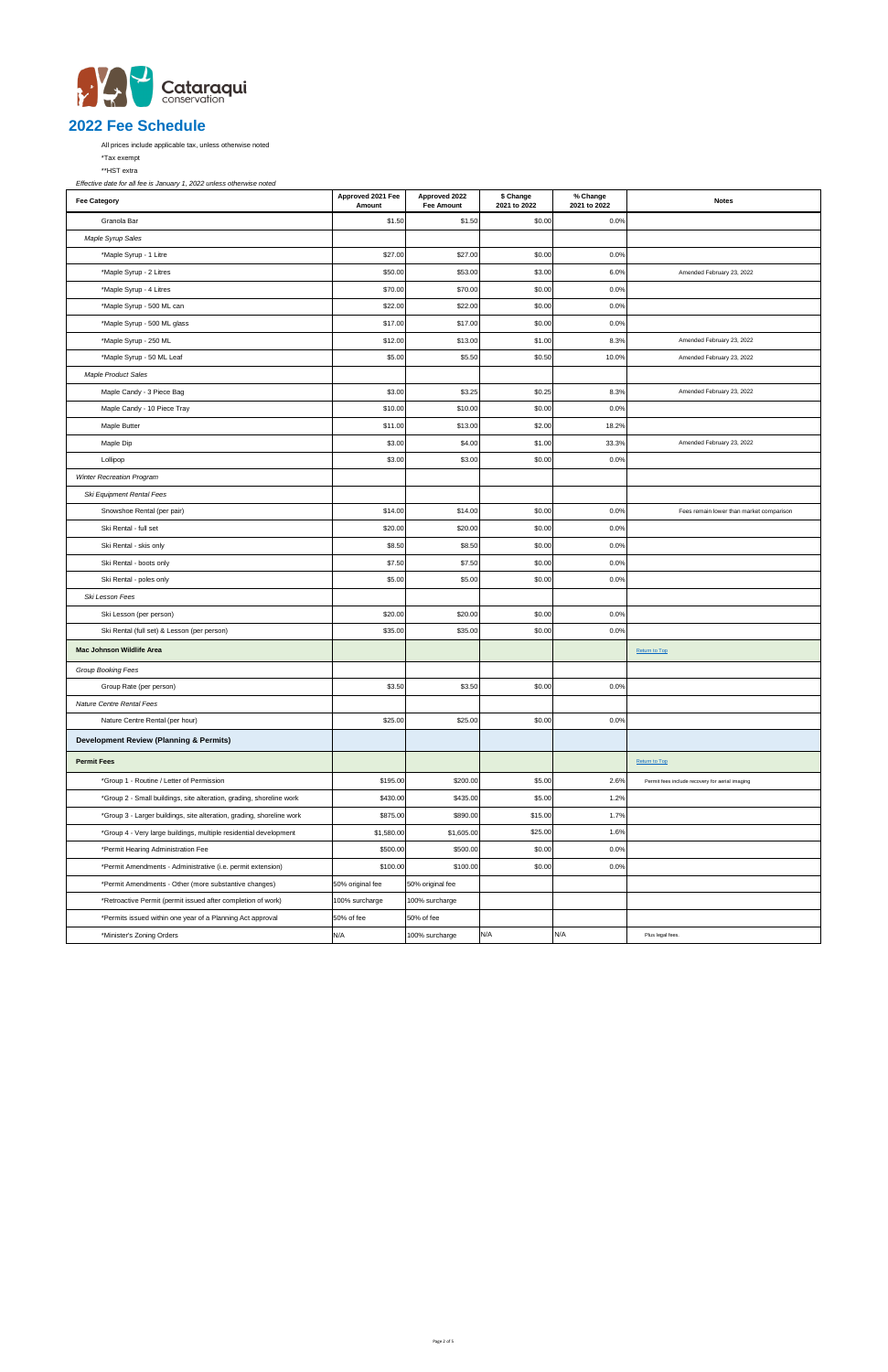

All prices include applicable tax, unless otherwise noted

\*Tax exempt

\*\*HST extra

*Effective date for all fee is January 1, 2022 unless otherwise noted*

| <b>Fee Category</b>                                         | Approved 2021 Fee<br>Amount | Approved 2022<br><b>Fee Amount</b> | \$ Change<br>2021 to 2022 | % Change<br>2021 to 2022 | <b>Notes</b>                                                                                                                                                    |
|-------------------------------------------------------------|-----------------------------|------------------------------------|---------------------------|--------------------------|-----------------------------------------------------------------------------------------------------------------------------------------------------------------|
| Plan Review Fees <sup>1,2</sup>                             |                             |                                    |                           |                          | <b>Return to Top</b>                                                                                                                                            |
| *Official Plan Amendment - Minor <sup>4</sup>               | \$710.00                    | \$720.00                           | \$10.00                   | 1.4%                     | Plan review fees include recovery for aerial imaging                                                                                                            |
| *Official Plan Amendment - Major <sup>6</sup>               | \$1,175.00                  | \$1,195.00                         | \$20.00                   | 1.7%                     |                                                                                                                                                                 |
| *Zoning By-Law Amendment                                    | \$420.00                    | \$425.00                           | \$5.00                    | 1.2%                     | The fee for a Zoning By-law Amendment application is waived when<br>submitted concurrently with an Official Plan Amendment or Site Plan Control<br>application  |
| *Consent (per lot)                                          | \$420.00                    | \$425.00                           | \$5.00                    | 1.2%                     | Fees for the review of applications required to fulfill a condition of consent<br>approval are waived.                                                          |
| *Minor Variance                                             | \$420.00                    | \$425.00                           | \$5.00                    | 1.2%                     | The fee for a Minor Variance application is waived when submitted<br>concurrently with a Site Plan Control application.                                         |
| *Development Permit - Minor <sup>4</sup>                    | \$420.00                    | \$425.00                           | \$5.00                    | 1.2%                     | Development permit fees are only applicable in the Town of Gananoque<br>where a development permit system is employed.                                          |
| *Development Permit - Standard <sup>5</sup>                 | \$1,230.00                  | \$1,250.00                         | \$20.00                   | 1.6%                     |                                                                                                                                                                 |
| *Development Permit - Major <sup>6</sup>                    | \$2,290.00                  | \$2,325.00                         | \$35.00                   | 1.5%                     |                                                                                                                                                                 |
| *Site Plan Control - Minor <sup>4</sup>                     | \$420.00                    | \$425.00                           | \$5.00                    | 1.2%                     |                                                                                                                                                                 |
| *Site Plan Control - Standard <sup>5</sup>                  | \$1,230.00                  | \$1,250.00                         | \$20.00                   | 1.6%                     |                                                                                                                                                                 |
| *Site Plan Control - Major 6                                | \$2,290.00                  | \$2,325.00                         | \$35.00                   | 1.5%                     |                                                                                                                                                                 |
| *Plan of Subdivision / Condominium - Draft Plan Approval    | \$3,085.00                  | \$3,130.00                         | \$45.00                   | 1.5%                     |                                                                                                                                                                 |
| *Plan of Subdivision / Condominium - Final Plan Approval    | \$1,135.00                  | \$1,150.00                         | \$15.00                   | 1.3%                     |                                                                                                                                                                 |
| *Plan of Subdivision / Condominium - Resubmission           | \$780.00                    | \$790.00                           | \$10.00                   | 1.3%                     | Resubmission of lapsed Draft Plan Approval, or Amendment.                                                                                                       |
| Plan Review Fees - Frontenac Islands (last updated in 2021) |                             |                                    |                           |                          | <b>Return to Top</b>                                                                                                                                            |
| *Official Plan Amendment - Minor <sup>4</sup>               | \$830.00                    | \$845.00                           | \$15.00                   | 1.8%                     |                                                                                                                                                                 |
| *Official Plan Amendment - Major <sup>6</sup>               | \$1,275.00                  | \$1,295.00                         | \$20.00                   | 1.6%                     |                                                                                                                                                                 |
| *Zoning By-Law Amendment                                    | \$500.00                    | \$510.00                           | \$10.00                   | 2.0%                     | The fee for a Zoning By-law Amendment application is waived when<br>submitted concurrently with an Official Plan Amendment or Site Plan Control<br>application. |
| *Consent (per lot)                                          | \$500.00                    | \$510.00                           | \$10.00                   | 2.0%                     | Fees for the review of applications required to fulfill a condition of consent<br>approval are waived.                                                          |
| *Minor Variance                                             | \$500.00                    | \$510.00                           | \$10.00                   | 2.0%                     | The fee for a Minor Variance application is waived when submitted<br>concurrently with a Site Plan Control application.                                         |
| *Site Plan Control - Minor <sup>4</sup>                     | \$500.00                    | \$510.00                           | \$10.00                   | 2.0%                     |                                                                                                                                                                 |
| *Site Plan Control - Standard <sup>5</sup>                  | \$1,785.00                  | \$1,810.00                         | \$25.00                   | 1.4%                     |                                                                                                                                                                 |
| *Site Plan Control - Major 6                                | \$2,535.00                  | \$2,575.00                         | \$40.00                   | 1.6%                     |                                                                                                                                                                 |
| *Plan of Subdivision / Condominium - Draft Plan Approval    | \$3,450.00                  | \$3,500.00                         | \$50.00                   | 1.4%                     |                                                                                                                                                                 |
| *Plan of Subdivision / Condominium - Final Plan Approval    | \$1,275.00                  | \$1,295.00                         | \$20.00                   | 1.6%                     |                                                                                                                                                                 |
| *Plan of Subdivision / Condominium - Resubmission           | \$860.00                    | \$875.00                           | \$15.00                   | 1.7%                     |                                                                                                                                                                 |

| <b>Property Inquiry Fees</b>                                                                                                                                                                                                                                                                                                                                                                                                                                                                                                                                                                                                                                                                                                                                                                                                  |               |               |          |      | Return to Top                                                                                                   |  |
|-------------------------------------------------------------------------------------------------------------------------------------------------------------------------------------------------------------------------------------------------------------------------------------------------------------------------------------------------------------------------------------------------------------------------------------------------------------------------------------------------------------------------------------------------------------------------------------------------------------------------------------------------------------------------------------------------------------------------------------------------------------------------------------------------------------------------------|---------------|---------------|----------|------|-----------------------------------------------------------------------------------------------------------------|--|
|                                                                                                                                                                                                                                                                                                                                                                                                                                                                                                                                                                                                                                                                                                                                                                                                                               |               |               |          |      |                                                                                                                 |  |
| Brief Realty or Property Development Inquiry - no inspection                                                                                                                                                                                                                                                                                                                                                                                                                                                                                                                                                                                                                                                                                                                                                                  | \$0.00        | \$85.00       | \$85.00  | 0.0% | Property inquiries include information pertaining to planning related matters<br>and Ontario Regulation 148/06. |  |
| Brief Realty or Development Inquiry - with inspection                                                                                                                                                                                                                                                                                                                                                                                                                                                                                                                                                                                                                                                                                                                                                                         | \$0.00        | \$250.00      | \$250.00 | 0.0% |                                                                                                                 |  |
| *Standard Property Inquiry - no inspection                                                                                                                                                                                                                                                                                                                                                                                                                                                                                                                                                                                                                                                                                                                                                                                    | \$195.00      | \$200.00      | \$5.00   | 2.6% |                                                                                                                 |  |
| *Standard Property Inquiry - with inspection                                                                                                                                                                                                                                                                                                                                                                                                                                                                                                                                                                                                                                                                                                                                                                                  | \$360.00      | \$365.00      | \$5.00   | 1.4% |                                                                                                                 |  |
| Technical Report Review Fees <sup>1,2</sup>                                                                                                                                                                                                                                                                                                                                                                                                                                                                                                                                                                                                                                                                                                                                                                                   |               |               |          |      | Return to Top                                                                                                   |  |
| Engineering submissions are prepared by qualified professionals in the fields of civil engineering,<br>water resources engineering, geotechnical engineering, coastal engineering and/or hydrogeology.<br>Environmental submissions are prepared by an environmental consultant with relevant experience in<br>wetland, wildlife habitat, and woodland ecology and species at risk. Cataraqui Conservation review<br>involves evaluation of these submissions in consideration of applicable guidelines and legislation.<br>Normal Review (30 days)<br>·Elood plain hydrology analysis<br>.Geotechnical (unstable soils and slopes)<br>·Stormwater management<br>·Environmental impact analysis (EIA)<br>·Environmental impact statements (EIS)<br>•Sediment and erosion control plans<br>·Wetland hydrologic impact analysis |               |               |          |      |                                                                                                                 |  |
| *Brief <sup>3</sup>                                                                                                                                                                                                                                                                                                                                                                                                                                                                                                                                                                                                                                                                                                                                                                                                           | \$400.00      | \$410.00      | \$10.00  | 2.5% |                                                                                                                 |  |
| *Standard <sup>4</sup>                                                                                                                                                                                                                                                                                                                                                                                                                                                                                                                                                                                                                                                                                                                                                                                                        | \$910.00      | \$925.00      | \$15.00  | 1.6% | This category was undervalued previously.                                                                       |  |
| *Major <sup>5</sup>                                                                                                                                                                                                                                                                                                                                                                                                                                                                                                                                                                                                                                                                                                                                                                                                           | \$1,460.00    | \$1,480.00    | \$20.00  | 1.4% |                                                                                                                 |  |
| *Resubmissions / Revisions (applied after first resubmission)                                                                                                                                                                                                                                                                                                                                                                                                                                                                                                                                                                                                                                                                                                                                                                 | 50% surcharge | 50% surcharge |          |      |                                                                                                                 |  |
| <b>Notes for Technical Fees:</b><br>(1) These fees are not subject to taxation.<br>(2) The applicable report fee includes the review of one resubmission. A 50% surcharge is applied for additional submissions.<br>(3) Brief Reports are typically those prepared in the form of a letter of opinion generally relating to the development of a single residential lot.<br>(4) Standard Reports are typically those prepared for smaller scale subdivisions, commercial, industrial, or institutional developments.<br>(5) Major Reports are typically those prepared for larger scale subdivisions, commercial, industrial, or institutional developments, or may include the integrated assessment of multiple topics.                                                                                                     |               |               |          |      |                                                                                                                 |  |
| <b>Education Programs</b>                                                                                                                                                                                                                                                                                                                                                                                                                                                                                                                                                                                                                                                                                                                                                                                                     |               |               |          |      |                                                                                                                 |  |
| <b>Forest Therapy Program Fees</b>                                                                                                                                                                                                                                                                                                                                                                                                                                                                                                                                                                                                                                                                                                                                                                                            |               |               |          |      | Return to Top                                                                                                   |  |
| Forest Therapy - Group Walk (per participant)                                                                                                                                                                                                                                                                                                                                                                                                                                                                                                                                                                                                                                                                                                                                                                                 | \$20.00       | \$20.00       | \$0.00   | 0.0% |                                                                                                                 |  |
| Forest Therapy - Virtual Walk (per participant)                                                                                                                                                                                                                                                                                                                                                                                                                                                                                                                                                                                                                                                                                                                                                                               | \$10.00       | \$10.00       | \$0.00   | 0.0% | new                                                                                                             |  |
| Forest Therapy - Minimum Fee (per group walk)                                                                                                                                                                                                                                                                                                                                                                                                                                                                                                                                                                                                                                                                                                                                                                                 | \$100.00      | \$100.00      | \$0.00   | 0.0% |                                                                                                                 |  |

#### **Notes for Plan Review Fees:**

(1) Generally, fees for the review of an application and supporting reports are to be received before formal written comments will be provided.

(2) Plan review fees may be reduced with the approval of the General Manager, Manager, Watershed Planning & Engineering or Supervisor, Development Review.

(3) Significant amendments to an application or a resubmission within a period of 2 years will be charged a review fee of 50 percent of the current fee. A resubmission after 2 years will be considered a new application and

(4) "Minor" refers to applications that are generally minor in nature (e.g. single family residential).

(5) "Standard" refers to applications that are generally larger in scale than minor applications (e.g. small commercial, less than 0.8 hectares, additions up to 200 square metres).

(6) "Major" refers to applications that are major development projects (e.g. multiple residential, industrial).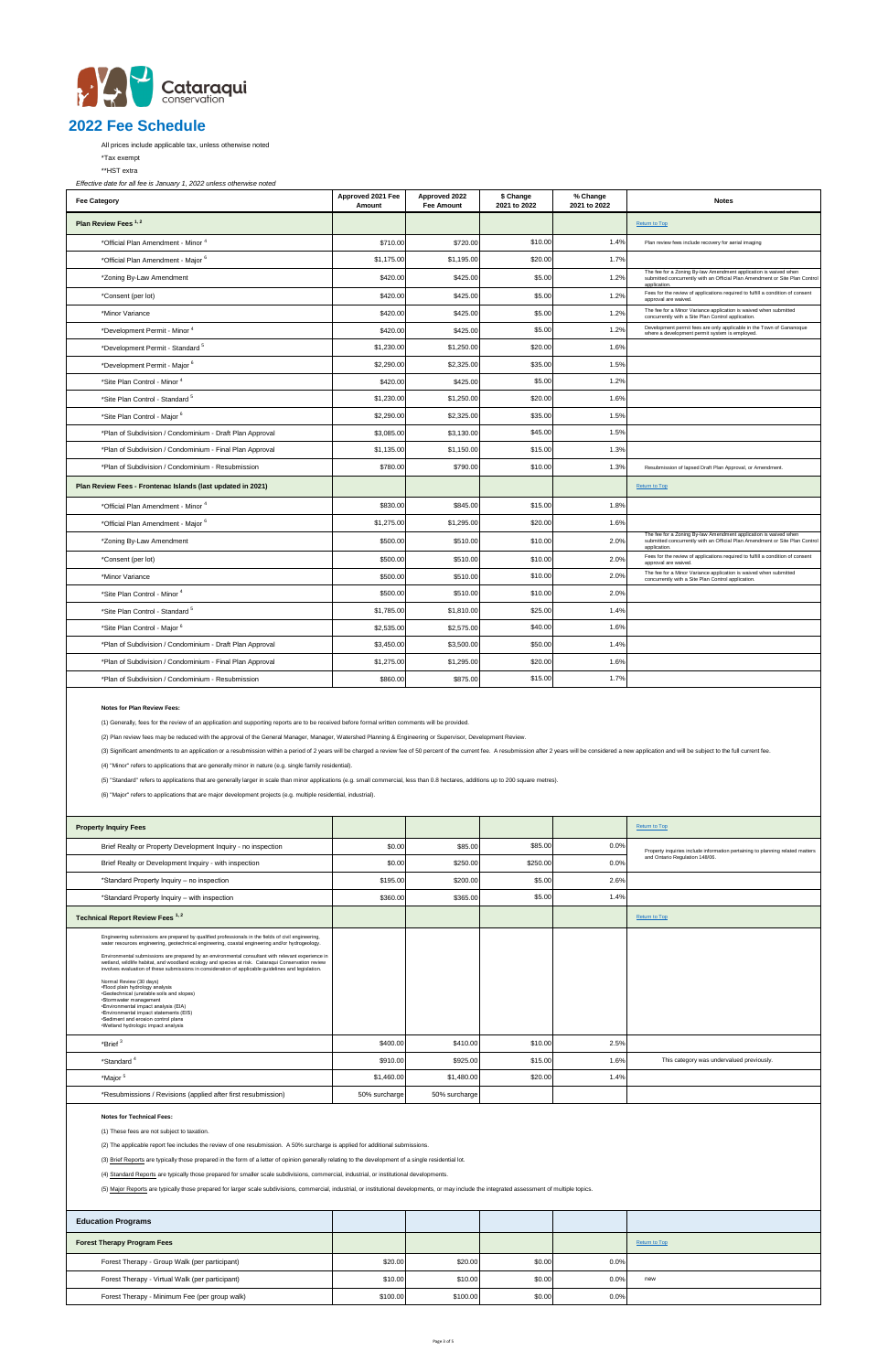

All prices include applicable tax, unless otherwise noted

\*Tax exempt

\*\*HST extra

| <b>Fee Category</b>                                              | Approved 2021 Fee<br>Amount | Approved 2022<br><b>Fee Amount</b> | \$ Change<br>2021 to 2022 | % Change<br>2021 to 2022 | <b>Notes</b>  |
|------------------------------------------------------------------|-----------------------------|------------------------------------|---------------------------|--------------------------|---------------|
| Forest Therapy - Private Walk (one participant)                  | \$125.00                    | \$125.00                           | \$0.00                    | 0.0%                     |               |
| Little Cataraqui Creek Conservation Area Education Program Fees  |                             |                                    |                           |                          | Return to Top |
| The following fees are effective September 1, 2021:              |                             |                                    |                           |                          |               |
| *Student Program Fee (per student)                               | \$8.00                      | \$8.00                             | \$0.00                    | 0.0%                     |               |
| *Student Program Fee - Maple Madness (per student)               | \$10.00                     | \$10.00                            | \$0.00                    | 0.0%                     |               |
| *Student Program Fee - Virtual Program (per student)             | \$3.00                      | \$3.00                             | \$0.00                    | 0.0%                     |               |
| *Student Program Fee - School Yard & Greenspace visit (half day  | \$120.00                    | \$120.00                           | \$0.00                    | 0.0%                     | plus mileage  |
| *Student Program Fee - School Yard & Greenspace visit (full day  | \$240.00                    | \$240.00                           | \$0.00                    | 0.0%                     | plus mileage  |
| *Student Program - Minimum Fee (per booking)                     | \$120.00                    | \$120.00                           | \$0.00                    | 0.0%                     |               |
| *Student Program - Cancellation Fee (per booking)                | \$50.00                     | \$50.00                            | \$0.00                    | 0.0%                     |               |
| *PA Day Program Fee (per student)                                | \$40.00                     | \$40.00                            | \$0.00                    | 0.0%                     |               |
| *Early/Home Learners Nature Program Fee (per student)            | \$8.00                      | \$8.00                             | \$0.00                    | 0.0%                     |               |
| Education Ski Rental (full set, per student)                     | \$10.00                     | \$10.00                            | \$0.00                    | 0.0%                     |               |
| Education Snowshoe Rental (pair, per student)                    | \$7.00                      | \$7.00                             | \$0.00                    | 0.0%                     |               |
| The following fees are effective September 1, 2021:              |                             |                                    |                           |                          |               |
| Adult Program Fee (per person)                                   | \$9.00                      | \$9.00                             | \$0.00                    | 0.0%                     |               |
| Adult Program Fee - Virtual Program (per person)                 | \$3.00                      | \$3.00                             | \$0.00                    | 0.0%                     |               |
| Adult Program Fee - Greenpace visit                              |                             | \$136.00                           | \$136.00                  | 0.0%                     | new           |
| Adult Program - Minimum Fee (per booking)                        | \$136.00                    | \$136.00                           | \$0.00                    | 0.0%                     |               |
| Adult Program - Cancellation Fee (per booking)                   | \$50.00                     | \$50.00                            | \$0.00                    | 0.0%                     |               |
| Mac Johnson Wildlife Area Education Program Fees                 |                             |                                    |                           |                          | Return to Top |
| The following fees are effective September 1, 2021:              |                             |                                    |                           |                          |               |
| *Student Program (participation fee, per student)                | \$6.00                      | \$6.00                             | \$0.00                    | 0.0%                     |               |
| *Student Program Fee - Virtual Program (per student)             |                             | \$3.00                             | \$3.00                    | 0.0%                     | new           |
| *Student Program Fee - Schoolyard & Greenspace visit (half day)  |                             | \$108.00                           | \$108.00                  | 0.0%                     | new           |
| *Student Program Fee - Schoolyard & Greenspace visit (full day)  |                             | \$216.00                           | \$216.00                  | 0.0%                     | new           |
| *Student Program - Minimum Fee (per booking)                     | \$108.00                    | \$108.00                           | \$0.00                    | 0.0%                     |               |
| *Student Program - Cancellation Fee (per booking)                | \$50.00                     | \$50.00                            | \$0.00                    | 0.0%                     |               |
| *Early/Home Learners Nature Programs (participation fee, per stu | \$6.00                      | \$6.00                             | \$0.00                    | 0.0%                     |               |
| <b>Nature Explorers Camp Fees</b>                                |                             |                                    |                           |                          | Return to Top |
| *Regular Week (participation fee, per student)                   | \$210.00                    | \$225.00                           | \$15.00                   | 7.1%                     |               |
| *Before & After Care (participation fee, per student)            | \$25.00                     | \$25.00                            | \$0.00                    | 0.0%                     |               |
| *Short Week (participation fee, per student)                     | \$170.00                    | \$185.00                           | \$15.00                   | 8.8%                     |               |
| *Short Week Before & After Care (participation fee, per student) | \$20.00                     | \$20.00                            | \$0.00                    | 0.0%                     |               |
| <b>Finance</b>                                                   |                             |                                    |                           |                          |               |
| <b>Finance Administration Fees</b>                               |                             |                                    |                           |                          |               |
| Not Sufficient Funds (NSF) Cheque Fee                            | \$23.00                     | \$23.00                            | \$0.00                    | 0.0%                     |               |